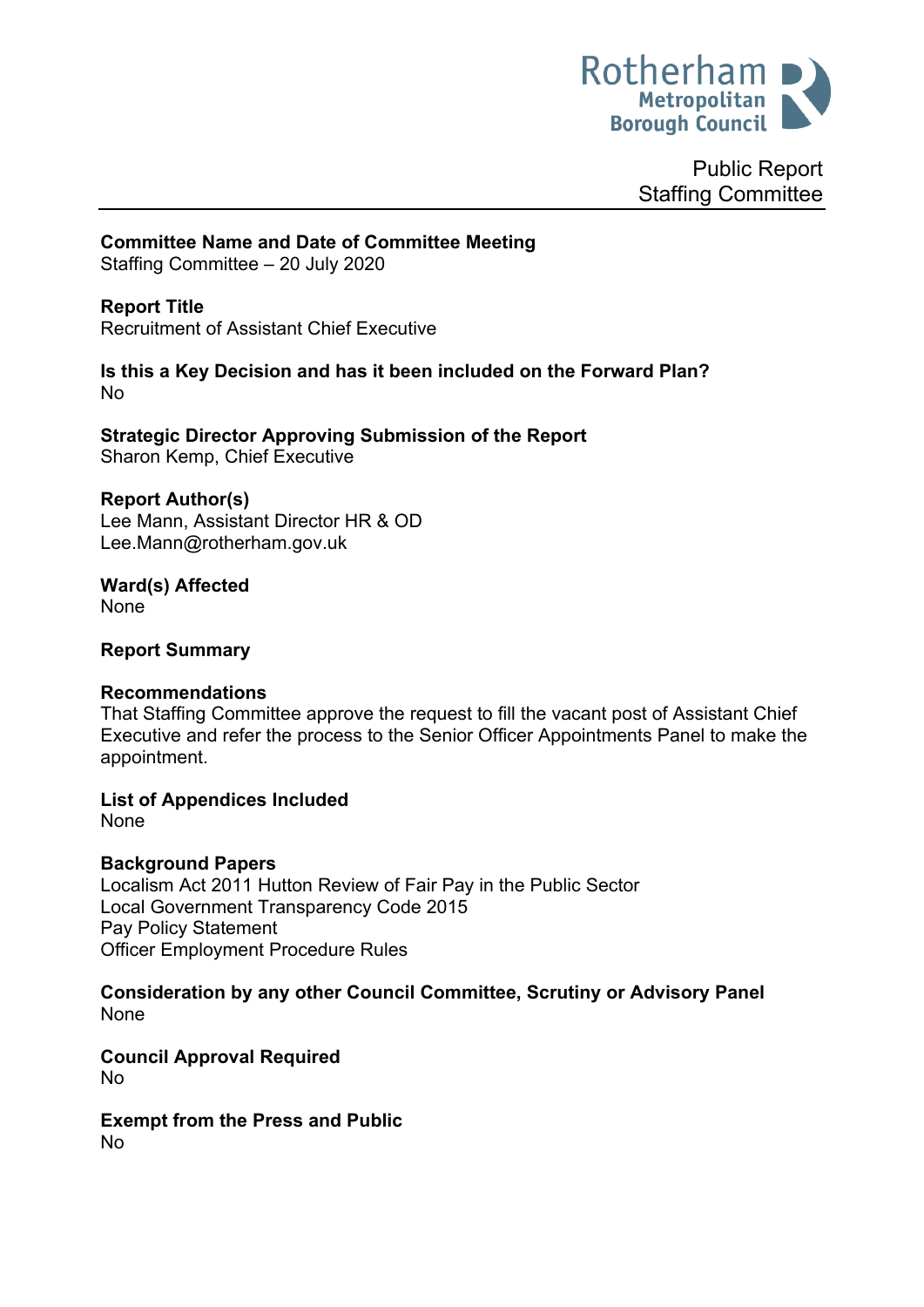## **Recruitment of Assistant Chief Executive**

### **1. Background**

1.1 Following the promotion and move to Barnsley MBC of the Council's previous Assistant Chief Executive, formal arrangements need to be made to fill the post on a permanent basis.

### **2. Key Issues**

- 2.1 Staffing Committee is asked to give their approval to recruit to the vacant Assistant Chief Executive post, which will continue to lead the functions of Policy, Performance and Intelligence, Democratic Services, HR, Communications and Marketing, Change and Innovation and Neighbourhoods.
- 2.2 As per the Officer Employment Procedure Rules and Code of Conduct, if approval is given by Staffing Committee to fill the vacant post, plans will immediately begin for attraction and selection, led by the Senior Officer Appointments Panel. The Senior Appointments Panel shall be comprised of:
	- Leader of the Council
	- Deputy Leader of the Council
	- Relevant Cabinet Member(s)
	- Leader of the Majority Opposition Group
	- Chair of Overview and Scrutiny Management Board
	- Other members to be determined by the Leader of the Council, in order to achieve a representative composition reflecting the diversity of the Council and who will have undertaken appropriate training in respect of recruitment and selection
- 2.3 As per the current Pay Policy Statement, the salary for the Strategic Director post is £102,948 and will be advertised at the current rate (subject to the outcome of pay negotiations for 2020/21).
- 2.4 During the response to COVID-19 a modified recruitment protocol has been agreed and will be utilised if required, including the option to conduct the assessment stages of the recruitment process virtually.

#### **3. Options considered and recommended proposal**

3.1 It is recommended to proceed to the appointment of the Assistant Chief Executive position. Continued interim arrangements would not provide the continuity of leadership required.

### **4. Consultation**

4.1 Consultation has taken place with the Chief Executive and Leader of the Council.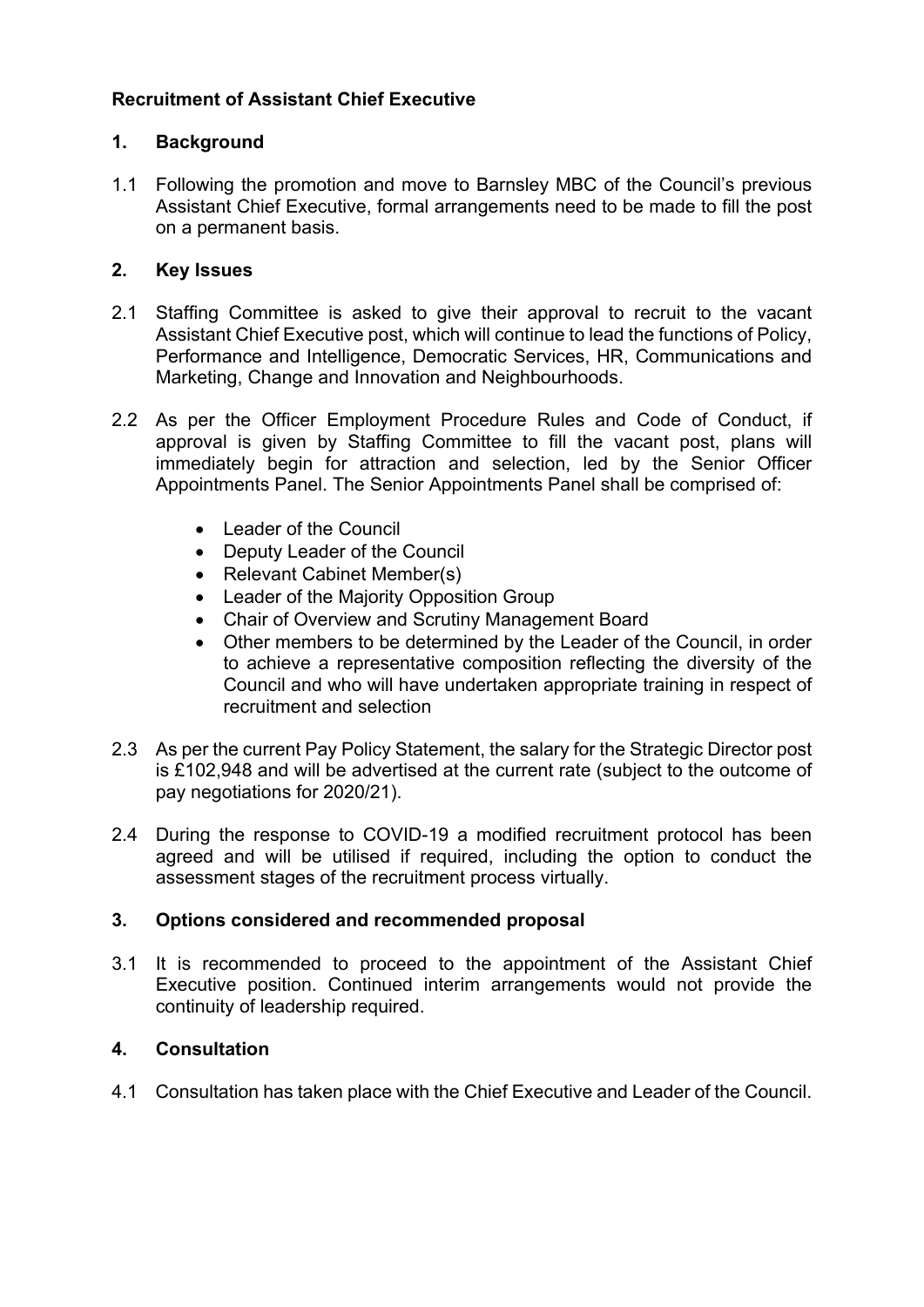## **5. Timetable and Accountability for Implementing this Decision**

- 5.1 As per the Pay Policy Statement, Staffing Committee make recommendations to Council in relation to decisions affecting the remuneration of any post whose remuneration is or is proposed to be or would become £100,000 per annum or above.
- 5.2 Based on current plans and the requirement to have the new Assistant Chief Executive in post prior to the current interim arrangements coming to an end, the post will be advertised for a period of four weeks from mid-July with assessment centre and final interview panels completed by early September.

### **6. Financial and Procurement Implications**

6.1 The Assistant Chief Executive is a budgeted post, therefore the current and future costs of the post are factored into the Council's financial planning. The post salary is £102,948 per annum, however total cost of the post is £132,429 including on-costs.

#### **7. Legal Implications**

7.1 There are no direct legal implications arising from this report.

#### **8. Human Resources Implications**

- 8.1 An appropriately rewarded workforce motivates employees and meets standards of fairness and equality required by employment legislation.
- 8.2 During a time of significant change for the directorate, it is imperative that a high calibre permanent replacement is sourced and begins employment with the Council prior to the current engagement ending in October 2020.

#### **9. Implications for Children and Young People**

9.1 The appointment of a suitably qualified and experienced candidate supports the Council's key priority of every child making the best start in life.

#### **10. Equalities and Human Rights Implications**

10.1 Fair pay structures are a requirement of employment and equalities legislation.

### **11. Implications for Partners and Other Directorates**

11.1 The role is a member of the Council's Strategic Leadership Team working corporately with Elected Members and external stakeholders to ensure the Council vision, priorities and values are actively promoted and made a reality.